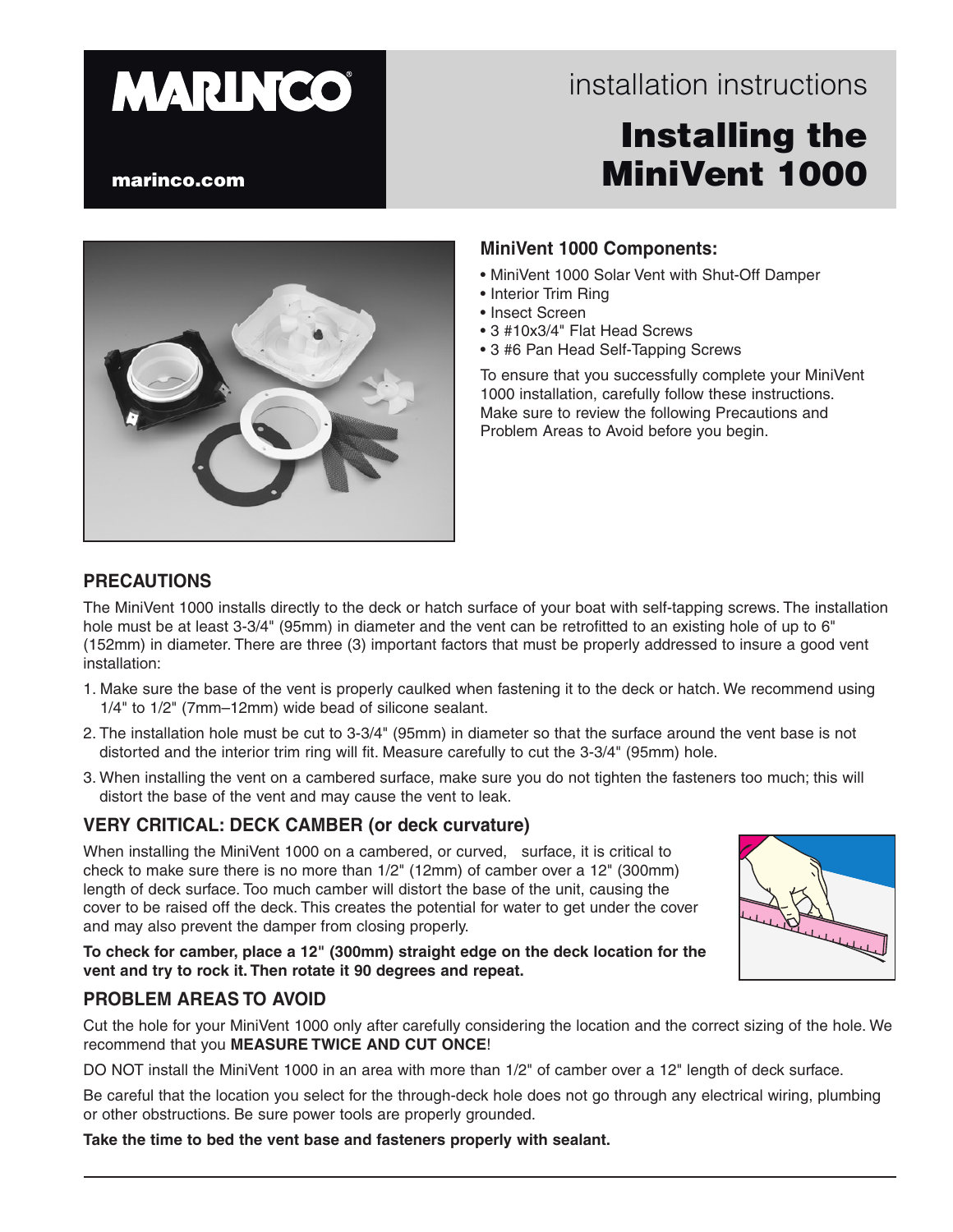# **INSTALLING The MiniVent 1000 IN A HATCH OR THROUGH THE DECK**

# **STEP ONE: MARKING THE HOLE**

When mounting on a deck, make sure to check the camber of the deck. See Precautions.

Carefully choose the installation location. If a hole saw is to be used, simply mark the center of the installation spot with an "X" for the pilot bit to penetrate. If a saber saw is to be used, scribe the circumference of the hole with a compass or trace the outline of the outside edge of the trim ring.

**NOTE:** The MiniVent 1000 requires a 3-3/4" (95mm) diameter hole.

**TIP:** If your are installing the MiniVent 1000 using the saber saw method and are concerned about scratching the deck or hatch with the base plate of the saw follow this tip: Select your installation location and, before scribing the circumference, cover the entire area with wide masking tape. Scribe the circumference on top of the tape. The tape will protect the installation surface while you are cutting the hole.

# **STEP TWO: CUTTING THE HOLE**

# **Using a Hole Saw**

If you are cutting the hole with a hole saw, we recommend the use of a variable speed drill. Cutting the hole at a lower RPM will ensure that the hole is not cut too quickly, which can melt the plastic on a hatch. Follow the directions for the drill motor itself and be sure it is properly grounded. A slow, steady speed is preferred. Be sure to stop and clean out the hole and the hole saw periodically.

# **Using a Saber Saw**

To cut the hole with a saber saw, select a blade that is compatible with the material you are cutting (fiberglass, wood, acrylic etc.). Be sure the saw is properly grounded. Drill a pilot hole near the inside edge of the scribed circumference that is big enough to insert the saw blade into. Insert the saw blade into the hole and slowly start cutting out to the scribed circumference. Cut carefully to avoid mistakes, breaking the blade, or melting the plastic on a hatch. Always cut right on your line or just outside of it.

# **Finishing the Hole**

Sand the edge of the hole smooth so that the trim ring and base plate fit property. Test fit the entire unit. If the deck is cored with wood or foam, seal the exposed edge of the material with epoxy to prevent moisture from penetrating into the core.

**NOTE:** Most hatches are made of acrylic which is very durable. Even older acrylic is easy to cut and will not chip or crack as long as the proper tools and methods are used.

# **STEP THREE: INSTALLING INTERIOR TRIM RING**

### **Deck Mount**

For decks having a thickness of 1" (25mm) or more, place the trim ring into the hole from the interior side and mark the three fastener holes. Remove trim ring and drill out the holes with a 5/32" bit. Place trim ring back into hole to ensure correct alignment. Fasten the trim ring into place with three #10x3/4" flat head screws provided. For decks having a thickness less than 1", the Nicro spacer ring is required (#N10863SP), or the trim ring can be left off. If desired, the Nicro soft vinyl protective ring (#N10863PR) can be installed with contact cement to cover the protruding portion of the fan housing.

# **Hatch Mount**

The interior trim ring can be left off for a hatch mount, or the Nicro soft vinyl protective ring (#N10863PR) can be pressed around the protruding portion of the fan housing. To install the interior trim ring on a hatch which is less than 1" (25mm) thick, the Nicro spacer ring (#N10863SP) is required.











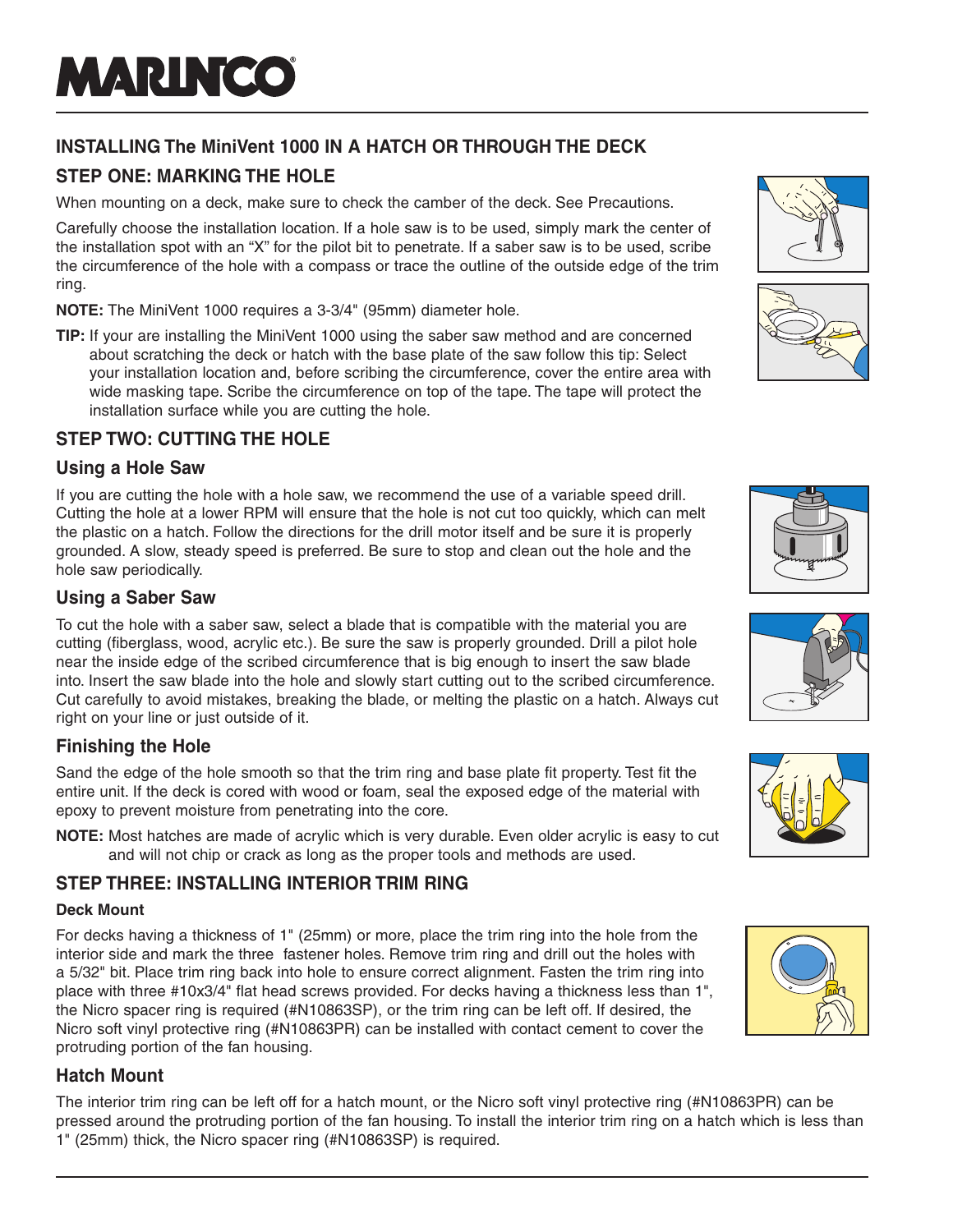MiniVent 1000

**CAUTION:** Do not use the #10 flat head sheet metal screws to install the trim ring in an acrylic hatch as this may cause the hatch to crack.

#### **STEP FOUR: INSTALLING THE VENT UNIT**

It is important to rough up the bonding surfaces between the base of the unit and hatch or deck to get a good water-tight seal. Use 100 grit sandpaper around the edge of the installation hole and around the bottom of the unit.

#### **Deck Installation**

There are three drain holes on the vent base; one is larger than the other two and should be installed facing aft or towards the downward angle. It is labeled "AFT." Bed the base of the unit and the #6 pan head self-tapping screws provided with silicone or polyurethane sealant (regular silicone seal is recommended for flat surfaces and polyurethane for a cambered deck). Place the vent into the hole from the outside and attach it to the deck with the three #6 pan head selftapping screws provided. CAUTION: Use shorter length screws if your deck is less than 5/8" (16mm) thick. DO NOT over-tighten the screws. Install the trim ring first, then the vent, using only a HAND-HELD screwdriver.

#### **Hatch Installation**

Fastener holes are not required for hatch installations if the vent is to be glued to the hatch with polyurethane. If fastener holes are to be used, drill 5/32" clearance holes completely through the material.

To glue the vent to a hatch, apply a generous bead of polyurethane bedding compound around the bottom of the vent. Rotate the vent into the hole as you are pressing it into place. This will insure a proper seal. Polyurethane needs to cure thoroughly for maximum strength; depending on the brand, this can take up to a few days. If you choose to use fasteners to install the vent, use #6 machine screws with a Nylock nut and washer (not provided). Drill three holes all the way through the acrylic hatch OVERSIZED to 5/32". Insert the machine screws all the way through the 5/32" holes. When silicone sealer is applied to the machine screws, the use of an oversized hole will create a shock absorber so the screws will not damage the hatch. Be sure to apply silicone sealer to the base of the unit and also to the machine screws so that the threads do not "weep" water below during wash down, rain or heavy spray.

Tighten the screws by hand (not a power-driver), and make them snug but not tight enough to crack the unit. Allow silicone to cure thoroughly to insure a watertight seal. CAUTION: Do not use the #6 pan head screws provided with this unit on a hatch installation as they may crack the hatch. Machine screws with clearance holes are required. Install the trim ring (and optional spacer) first, then the vent, using only a HAND-HELD screwdriver.

#### **FEATURES**

An optional Nicro stainless steel cover (#N28830) is available for the MiniVent 1000. It attaches directly over the top of the vent with three #6 self-tapping screws. When installing the stainless steel cover, be sure to align the drain holes in the cover with those in the vent.

The MiniVent 1000 comes with a removable insect screen that attaches to the shut-off damper. The screen is easy to install by grasping the fin in the center and carefully twisting it on in a clock-wise motion. The screen must be removed when opening the damper or you may break the tabs on the damper. If the shut- off damper becomes difficult to operate, apply a little silicone grease around the perimeter.